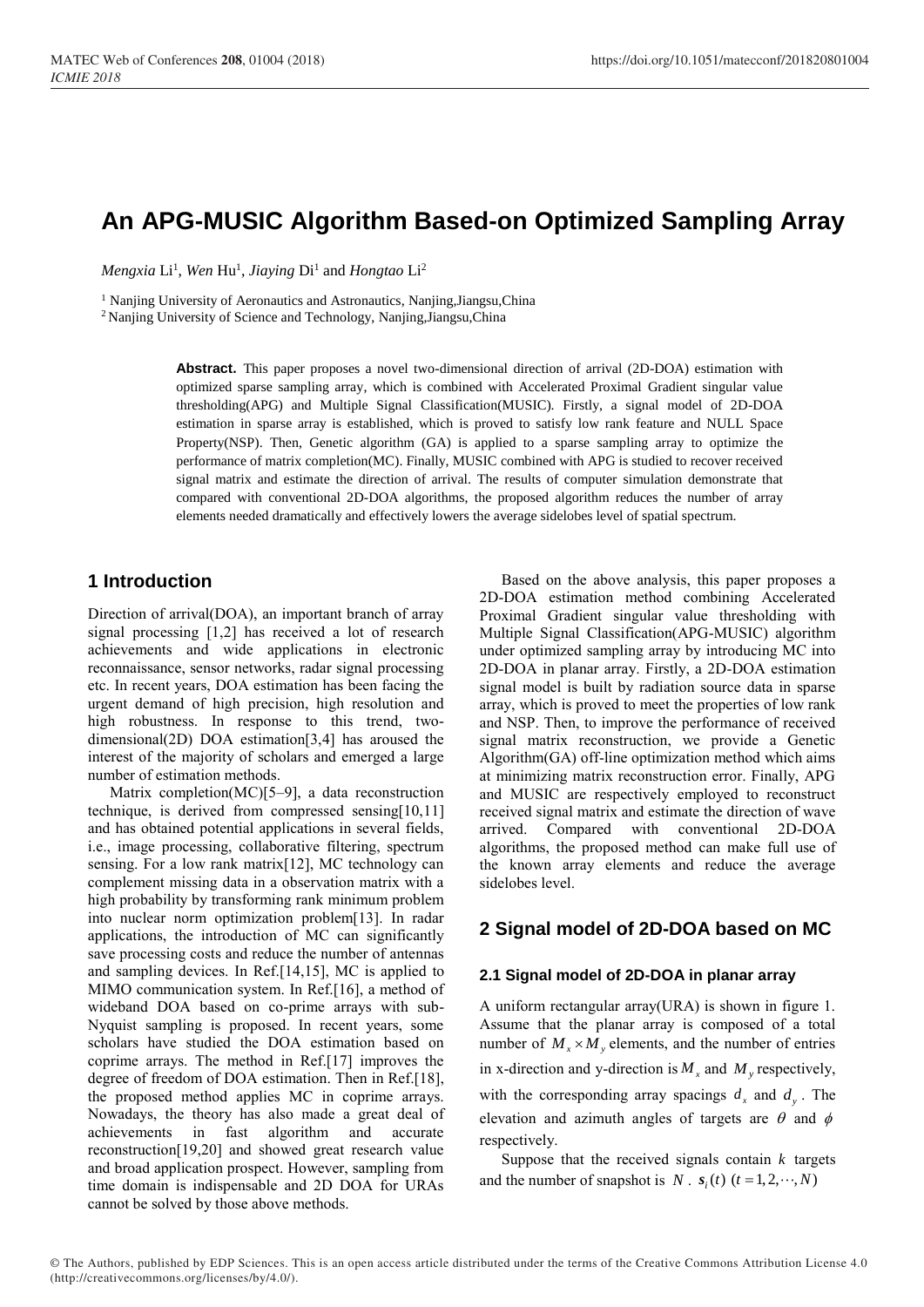

**Fig. 1.** Structure of uniform rectangular array

represents the waveform of *i*-th  $(i = 1, 2, \dots, k)$  target,  $(\theta_i, \phi_i)$  refers to the elevation and azimuth angle of *i*-th target. Considering that the received signals are uncorrelated and narrow-band in far field, thus the received signals of  $M<sub>x</sub>$  elements in x-direction can be written as follows:

$$
\mathbf{X}_{x}(t) = \mathbf{A}_{x}\mathbf{S}(t) + \mathbf{N}_{x}(t)
$$
 (1)

where 
$$
S(t) = diag(s_i(t))
$$
 is a diagonal matrix,  $N_x(t)$ 

is the noise matrix.  $A_x$  is the steering vector in xdirection, which can be given by

$$
\mathbf{A}_x = [\mathbf{a}_x(\theta_1, \phi_1), \mathbf{a}_x(\theta_2, \phi_2), ..., \mathbf{a}_x(\theta_k, \phi_k)]
$$
 (2)  
Suppose  $\lambda$  is the wavelength of received signal, then

 $\mathbf{a}_{x}(\theta_i, \phi_i)$  can be represented as a matrix form below:

$$
\boldsymbol{a}_{x}(\theta_{i}, \phi_{i}) = \begin{bmatrix} 1 \\ \exp(j2\pi d_{x} \sin \theta_{i} \cos \phi_{i} / \lambda) \\ \vdots \\ \exp(j2\pi (M - 1)d_{x} \sin \theta_{i} \cos \phi_{i} / \lambda) \\ \vdots \end{bmatrix} (3)
$$

 $\left[ \exp[j2\pi (M_x - 1)d_x \sin \theta_i \cos \phi_i / \lambda] \right]$ 

Similar to above analysis, the received signal model of *M<sup>y</sup>* array elements in y-direction can be expressed as:

$$
\mathbf{X}_{y}(t) = \mathbf{A}_{y}\mathbf{S}(t) + \mathbf{N}_{y}(t)
$$
\n(4)

where  $\mathbf{A}_y$  is the steering vector of y-direction which can be represented as

$$
\mathbf{A}_{y} = [\boldsymbol{a}_{y}(\theta_{1}, \phi_{1}), \boldsymbol{a}_{y}(\theta_{2}, \phi_{2}), \cdots, \boldsymbol{a}_{y}(\theta_{k}, \phi_{k})] \qquad (5)
$$

where  $\boldsymbol{a}_{y}(\theta_i, \phi_i)$  is defined as the following vector form:

$$
\boldsymbol{a}_{y}(\theta_{i}, \phi_{i}) = \begin{bmatrix} 1 \\ \exp(j2\pi d_{y} \sin \theta_{i} \sin \phi_{i} / \lambda) \\ \vdots \\ \exp(j2\pi (M_{y} - 1) d_{y} \sin \theta_{i} \sin \phi_{i} / \lambda] \end{bmatrix} (6)
$$

Above all, the received signal of this planar array can be written as

$$
\mathbf{X}(t) = \mathbf{A}_{x} \mathbf{S}(t) \mathbf{A}_{y}^{T} + \mathbf{N}(t) \quad t = 1, 2, \cdots, N \tag{7}
$$

In practice, the signal power is usually much higher than the noise power, thus it can be seen that the plane

uniform rectangular array has a relatively high received signal-to-noise ratio(SNR) for far-field narrow-band uncorrelated signals. Thus, in the equation  $(7)$ ,  $N(t)$  will have no effect on the rank of  $\mathbf{X}(t)$ , and  $rank(\mathbf{X}(t)) \leq rank(\mathbf{S}(t)) = k$ , that is  $\mathbf{X}(t)$  is a lowrank matrix.

#### **2.2 NSP property of 2D-DOA estimation model**

The received signal in complete array can be recovered from the sparse array signal by MC algorithm. The received signal matrix of full rectangular array is expressed as  $\mathbf{X}_R(t)$  and the received signal of sparse array can be  $\mathbf{X}_s(t)$ . Let a sampling operator be  $P_{\Omega}$ , thus 2D-DOA signal model based on MC is

$$
\begin{cases}\n\min \|\mathbf{X}_R(t)\|_*\\ \nst. \quad P_{\Omega}(\mathbf{X}_R(t)) = P_{\Omega}(\mathbf{X}_s(t))\n\end{cases} \tag{8}
$$

The null space of orthogonal projection is  $Null(P_{\Omega}) = {\bf{M}} \in \mathbb{R}^{n_1 \times n_2} : P(\mathbf{M}) = 0$ . According to NULL Space Property, it is difficult to recover the matrix which exists in the null space of orthogonal projection by MC. Let us analyse the signal model established in previous section. Since the vector  $a_x(\theta_i, \phi_i) \neq 0$ , any element in the matrix  $A_x$  consisting of such vectors is non-zero, too. Likewise, any element in the matrix  $\mathbf{A}_y$  is also non-zero. And the diagonal elements in the diagonal matrix  $S(t)$  is non-zero. Then we can conclude that elements in  $\mathbf{X}_R(t)$  are all non-zero. Consequently, arbitrary orthogonal projection meets  $P_{\Omega}(\mathbf{X}_R(t)) \neq \mathbf{0}$ , that is,  $\mathbf{X}_R(t)$  meets NSP and can be recovered in higher probability by MC.

## **3 GA-based of optimization of sampling elements**

In the signal model based on MC, a small number of elements in planar array need to be selected to construct sparse array. Generally speaking, the array elements can be sampled uniformly at random. In this paper, genetic algorithm(GA) is implemented to optimize the selection of sampling elements, which makes the recovery error of MC smaller. If the number of sampled entries *<sup>m</sup>* obeys  $m \geq Cr(n_1 + n_2 - r)$  for some positive constant *C*, the complete received matrix can be recovered with high probability. Let  $m \ge 2r(n_1 + n_2 - r)$ , then we convert the problem to minimizing recovery error, which can be represented as:

$$
\min SNE = f(\mathbf{d}_1, \mathbf{d}_2, \cdots, \mathbf{d}_m) \tag{9}
$$

where  $(d_1, d_2, \dots, d_m)$  is the position vector set of the array and fit is a fitness function characterizing the reconstruction error of planar array signals, which can be denoted as

$$
fit(\mathbf{d}_1, \mathbf{d}_2, \cdots, \mathbf{d}_m) = SNE = \left\| \mathbf{X}_{full} - \mathbf{X}_{MC} \right\|_2 / \left\| \mathbf{X}_{full} \right\|_2 (10)
$$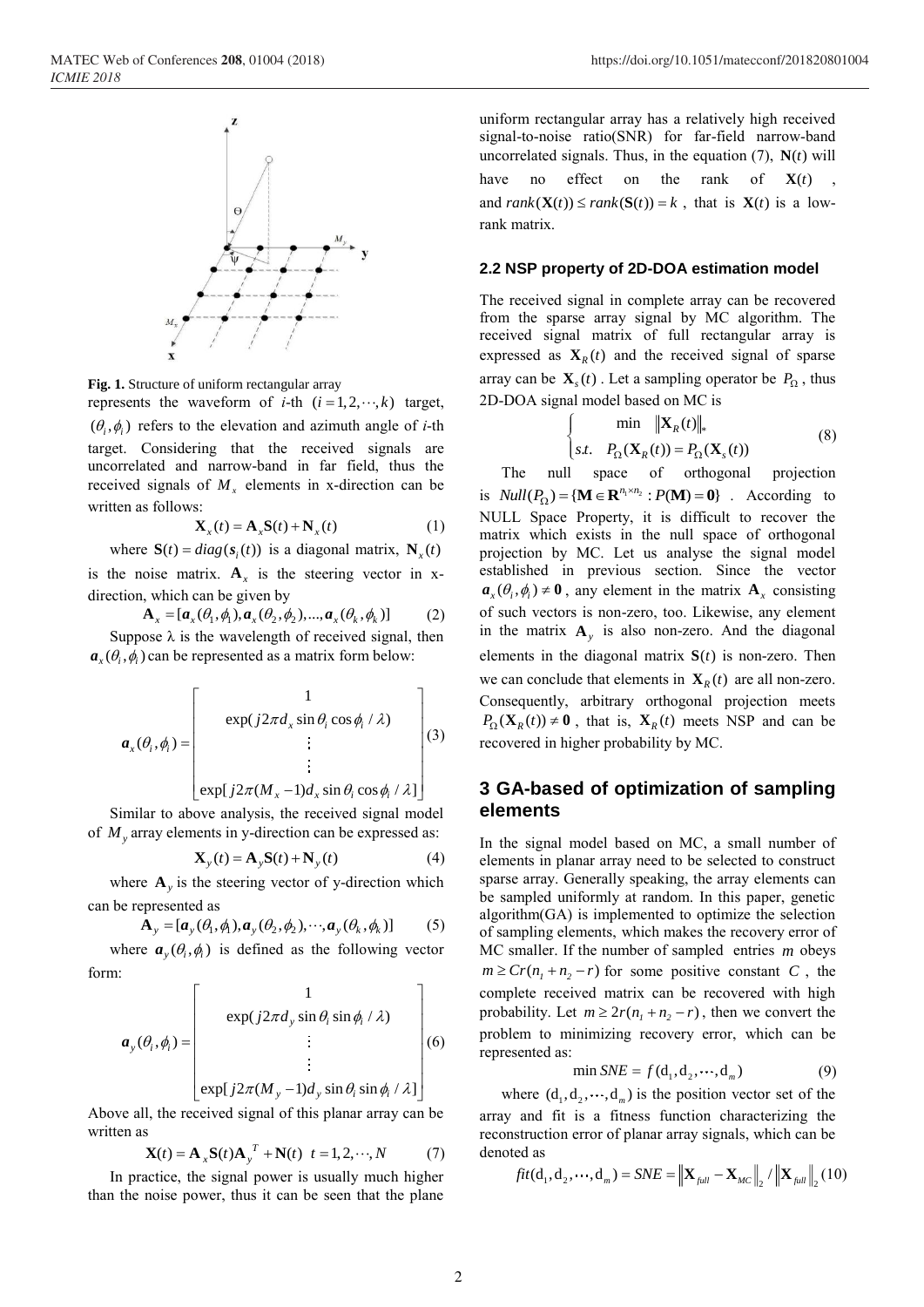where  $\mathbf{X}_{full}$  is the complete received signal matrix and  $X_{MC}$  is the recovered matrix. The flow chart of optimizing the sampling elements by GA is as shown in figure 2.



**Fig. 2.** The flow chart of optimizing the selection by GA

#### **4 APG-MUSIC algorthim**

We proposes a APG-MUSIC algorithm to solve the contradiction between the number of array elements and the average sidelobes level. Firstly, the complete received signal matrix  $\mathbf{X}_R(t)$  can be achieved by APG algorithm from  $\mathbf{X}_s(t)$ , then we vectorize the matrix and solve its auto-correlation matrix. Finally, the targeted angles can be estimated from the spatial spectrum by MUSIC.

The established sparse signals model baesd on MC can be transformed into APG problem as follows:

$$
\min \quad \mu \|\mathbf{X}_{R}(t)\|_{*} + \frac{1}{2} \|P_{\Omega}(\mathbf{X}_{R}(t)) - \mathbf{X}_{s}(t)\|_{F}^{2} \qquad (11)
$$

The problem mentioned above can be solved by corresponding iterations and each iteration uses formula (12) to update the current matrix:

$$
S_{\tau}(\mathbf{G}) = \mathbf{U}Diag((\sigma - \mu / \tau)_{+})\mathbf{V}^{T}
$$
 (12)

where  $\mu$  is a positive constant and  $U/V/\sigma$  are obtained from the singular value decomposition(SVD). Given  $\mu > 0$ ,

let  $X^0 = X^{-1} = X_s(t)$ ,  $t^0 = t^{-1} = 1$ ,  $k = 0, 1, 2, \dots$ , the iteration process from  $X^k$  to  $X^{k+1}$  can be given by the following steps:

$$
1. Set \mathbf{P}^{k} = \mathbf{X}^{k} + \frac{t^{k-1} - 1}{t^{k}} (\mathbf{X}^{k} - \mathbf{X}^{k-1});
$$
  

$$
2. \mathbf{G}^{k} = \mathbf{P}^{k} - (\tau^{k})^{-1} P_{\Omega}^{*} (P_{\Omega}(\mathbf{P}^{k}) - \mathbf{X}_{s}(t)), \text{ where } \tau_{k} > 0;
$$

3. Obtain  $U, V, \sigma$  from the SVD of  $G<sup>k</sup>$  then do contraction operator on it, that is,

$$
\mathbf{X}^{k+1} = S_{\tau^k}(\mathbf{G}^k) = \mathbf{U}Diag((\sigma - \mu / \tau^k)_{+})\mathbf{V}^T
$$

4. Update 
$$
t^{k+1} = \frac{1 + \sqrt{1 + 4(t^k)^2}}{2}
$$
;

5. If the stop condition of iterations is satisfied, then end the loops and the output is turned out to be  $X^{opt}$ , that is,  $\mathbf{X}^{opt} = \mathbf{X}^k$ . Otherwise, go to step 1.

The stop condition can be chosen as shown in equation (13).

$$
\frac{\left\| \mathbf{X}^{k} - \mathbf{X}^{k-1} \right\|_{F}}{\max \left\{ \left\| \mathbf{X}^{k} \right\|_{F}, 1 \right\}} < \varepsilon
$$
\n(13)

where  $\epsilon$  is a tolerance for stopping criterion. The contraction operator in Step3 can be denoted as

$$
S_a(x) = \begin{cases} x-a & x > a \\ x+a, & x < -a \\ 0, & others \end{cases}
$$
 (14)

where  $a$  is a positive constant. From above iterative process, regardless of the noise, the structure of the received signal can be represented as

$$
\hat{\mathbf{X}}_R(t) = \mathbf{A}_{x} \mathbf{S}(t) \mathbf{A}_{y}^{*} = \mathbf{U} \Sigma \mathbf{V}^{*} \tag{15}
$$

Vectorize  $\hat{\mathbf{X}}_R(t)$ , we can obtain the vector form  $\mathbf{x}_R(t)$ .

$$
\boldsymbol{x}_{R}(t) = \sum_{i=1}^{k} \boldsymbol{a}(\phi_{i}, \theta_{i}) \boldsymbol{s}_{i}(t) + \boldsymbol{n}(t) \qquad t = 1, 2, \cdots, N \quad (16)
$$

Compute the auto-correlation matrix  $\mathbf{R}_x$  of the received signal vector **<sup>R</sup>***<sup>x</sup>* :

$$
\mathbf{R}_{x} = \frac{1}{N} \sum_{n=1}^{N} \mathbf{x}(n) \mathbf{x}^{H}(n)
$$
 (17)

where  $N$  is the number of snapshots.

Then solve the eigen-decomposition of the matrix  $\mathbf{R}_x$ , we can get

$$
\mathbf{R}_{x} = \mathbf{U}_{S} \mathbf{\Sigma}_{S} \mathbf{U}_{S}^{H} + \mathbf{U}_{N} \mathbf{\Sigma}_{N} \mathbf{U}_{N}^{H}
$$
 (18)

where  $\mathbf{U}_s$  is the signal subspace consisting of eigenvectors of  $k$  larger eigenvalues and  $\mathbf{U}_N$  is the noise subspace composed of the remaining eigenvectors.

The signal and noise subspace also satisfies:

$$
\mathbf{U}_S \mathbf{U}_S^H + \mathbf{U}_N \mathbf{U}_N^H = \mathbf{I}
$$
 (19)

Therefore the 2D spatial spectrum can be obtained to conduct spectral peak search:

$$
P_{2D-MUSIC} = \frac{1}{a^H(\theta, \phi) \mathbf{U}_N \mathbf{U}_N^H a(\theta, \phi)}
$$
(20)

where  $\mathbf{a}(\theta, \phi) = \mathbf{a}_y(\theta, \phi) \otimes \mathbf{a}_x(\theta, \phi)$ .

#### **5 Simulations and analysis**

In this section, computer simulations are carried out to demonstrate the effectiveness and superiority of the proposed algorithm. Assume that the URA contains  $64 \times 64 = 4096$  entries totally and elements spanned spacing in x-direction and y-direction equals to half of the wavelength, that is, let  $d_x = d_y = \lambda / 2$ .GA algorithm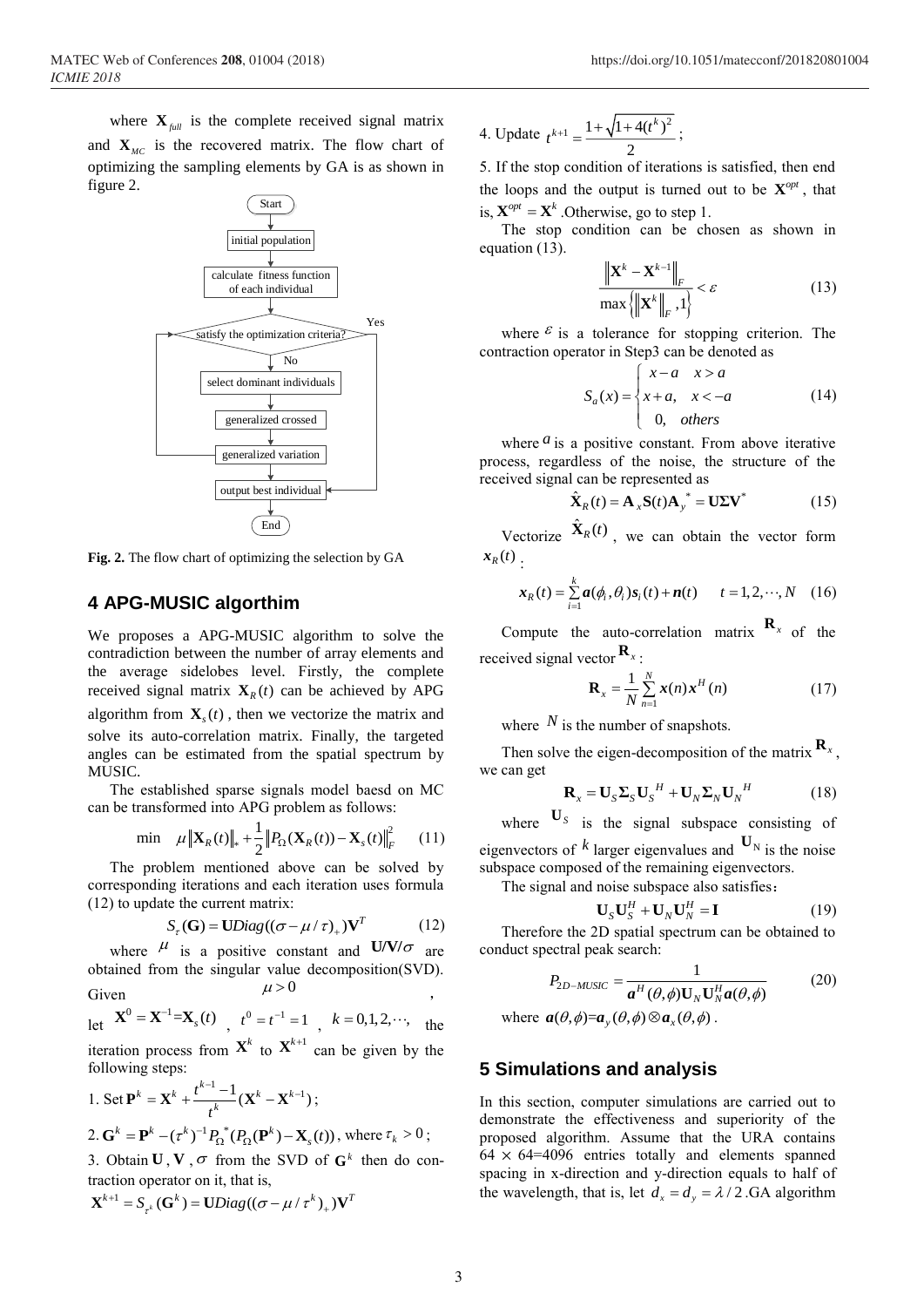$(10^{\circ}, 15^{\circ})$ ,  $(30, 25)$  and  $(50^{\circ}, 35^{\circ})$  respectively.

**Experiment1** 2D-DOA estimation in sparse array is discussed. Set Signal Noise Ratio(SNR) as 10dB and the number of snapshots as 150. The 2D spatial spectrum of randomly sampling array by MUSIC algorithm is shown in figure 3. As shown in the pattern, the average sidelobes level is -2.99dB. It can be concluded that due to the sparsity of the array, the average sidelobes level rises and the spectrum broadens, which will seriously affects the accuracy of 2D-DOA estimation.

**Experiment2** 2D-DOA estimation based on APG-MUSIC with optimized sampling array is discussed. We utilize optimized sparse array to reconstruct received signal matrix by APG and then implent MUSIC to estimate the spatial spectrum. The result is shown in figure 4. It can be easily seen that the average sidelobes level is -56.31dB. It is easy to find that by comparison with figure 3 the proposed method has better performance in 2D-DOA estimation under the same sampling size. It is mainly due to its ability to reconstruct the received signal matrix with a higher probability, which increases accumulated SNR to some extent. Therefore, the APG-MUSIC 2D-DOA estimation method can effectively suppress sidelobes level.

**Experiment3** The relationship between sampling array selection and reconstruction performance is verified. We compare uniformly random sampling with GA optimized selection when the sampling number is 1500, 1800, 2100, 2400 and 2700 respectively. It can be easily seen from figure 5 that GA optimized sampling has better performance in matrix reconstruction and significantly reduces recover error. The experimental results show the importance and research value of sampling array optimization in array signal reconstruction.



**Fig.3.** 2D-DOA estimation by MUSIC under randomly sampling array

# **6 Conclusion**

An APG-MUSIC 2D-DOA estimation method based on sparse sampling array optimized is proposed in this paper. Compared with conventional 2D-DOA estimation methods, the proposed method not only achieves low sidelobes level, but also reduces the sampling number dramatically and improves the utilization rate of array, which has high research value and broad application prospect. In my paper, the noise is not taken into consideration. However, how to recover a complete matrix accurately in a noisy environment is an important research direction. Consequently, the related problems of 2D-DOA estimation based on MC under noise need to be further studied.



**Fig. 4.** 2D-DOA estimation by APG-MUSIC under GA optimized selection



**Fig. 5.** SNE verus the sampling number in two different methods

### **References**

- 1. DUDGEON D E. Fundamentals of digital array processing[J]. Proceedings of the IEEE,1977,**65**(6):898-904.
- 2. Zhang Xiaofei. *Theory and application of array signalprocessing* [M]. Beijing:National Defence Industry Press,2010.
- Luo Zheng,Zhang Min,Li Pengfei. The new algorithm of two-dimensional DOA based on autocorrelation matrix with high power[J]. Journal of aviation 2012,**33**(4):696-704.